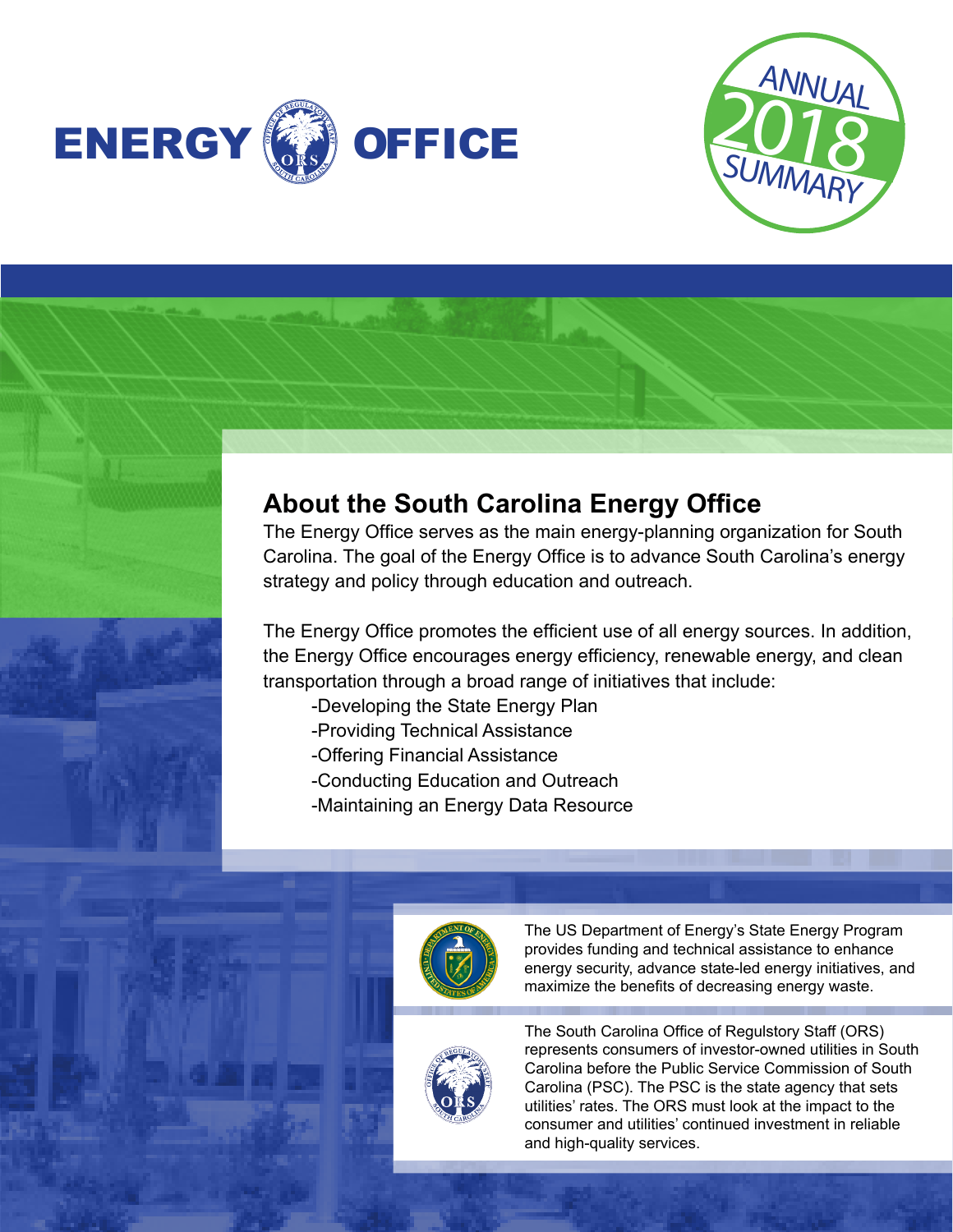## Education & Outreach

### **Energy Efficiency & Renewable Energy**



#### **Association of South Carolina Energy Managers**

The Energy Office works with the Association of South Carolina Energy Managers (ASCEM) to offer assistance and outreach. This group brings together energy managers and industry professionals to share knowledge, discuss financing strategies, and assist with energy project implementation.

#### **Energy Education**



To promote energy education in schools, the Energy Office provides lesson plans and other resources for K-12 classrooms and teachers. The Energy Office also speaks at special events and workshops for students.



#### **Public Entity Energy Reduction**

State agencies, public school districts, and public colleges and universities are required to develop energy conservation plans and reduce their energy consumption by 20 percent by 2020, as compared to 2000 levels. In 2018, the Energy Office provided recognition for entities that met this goal:

- *• Lee County School District*
- *• Union County School District*
- *• Kershaw County School District*
- *• Trident Technical College*
- *• Medical University of South Carolina*

#### Reports & Publications

*Saving Energy: How Electric and Natural Gas Utilities in South Carolina are Using Demand-Side Management*

*Implementation of State Government Energy Conservation*

*Implementation of Energy Efficient Manufactured Homes Incentive Program*

Monthly Energy Connection Newsletter: **2,379 subscribers**

#### 2018 Events

| <b>SC Manufacturers Alliance</b><br><b>Environmental Conference</b>                                                        | February 7                                                                                |
|----------------------------------------------------------------------------------------------------------------------------|-------------------------------------------------------------------------------------------|
| <b>ASCEM Spring Conference</b>                                                                                             | April 26                                                                                  |
| <b>Richland Recycles</b>                                                                                                   | May 11                                                                                    |
| <b>IMAGINE STEM Festival Midlands</b>                                                                                      | March 3                                                                                   |
| <b>Consumer Protection Week at</b><br><b>Cayce Harvest Hope</b>                                                            | March 9                                                                                   |
| <b>Forest Lake and Eastminster</b><br><b>Church Earth Day</b>                                                              | April 15                                                                                  |
| <b>Energy Information Sessions:</b>                                                                                        | Hopkins: July 25<br>Aiken: August 16<br>Florence: September 6<br>N Charleston: October 29 |
| <b>Tasty Tomato Festival</b>                                                                                               | August 11                                                                                 |
| <b>Charleston County STEM Expo</b>                                                                                         | August 28                                                                                 |
| <b>Sumter eSTEAM</b>                                                                                                       | October 6                                                                                 |
| <b>American Society of Heating, Refrigerating</b><br>and Air-Conditioning Engineers Meeting                                | September 26                                                                              |
| Southeastern Regional Association of<br>Physical Plant Administrators Conference                                           | October 6-9                                                                               |
| <b>Solar in Your Community</b><br><b>Opportunity Summit</b>                                                                | October 26-27                                                                             |
| <b>SCDHEC Environmental</b><br><b>Assistance Conference</b>                                                                | November 7                                                                                |
| <b>National Association of State Energy</b><br><b>Officials South Carolina Financing</b><br><b>Partnerships Roundtable</b> | December 4                                                                                |
| <b>Palmetto Women in Energy and</b><br><b>Environmental Resources Luncheon</b>                                             | December 13                                                                               |
| <b>SCCEBA Summit</b>                                                                                                       | December 18                                                                               |
| 2018 Training                                                                                                              |                                                                                           |
| <b>Building Operator Certification</b>                                                                                     | February - June                                                                           |
| <b>ASHRAE Energy Management Best</b><br><b>Practices Course</b>                                                            | April 26                                                                                  |
| <b>Accredited Commercial Energy Manager</b><br>(ACEM) Training                                                             | October 16 - 19                                                                           |

### **Clean Transportation**



As a US Department of Energy Clean Cities program, the Energy Office continues to administer the Palmetto Clean Fuels coalition (PCF) to promote alternative fuels and clean transportation in South Carolina.

#### Reports & Publications

*Annual Alternative Fuel and Petroleum Reduction Report*

*South Carolina Alternative Fuel Corridor Convening Summary Report* Monthly Hubcap Newsletter: **1,324 subscribers**

2018 Training

**PCF Webinar Series** *March - December*

#### 2018 Events

| <b>Duke University Nicholas Institute</b><br><b>Southeast Forum</b>                          | May 30              |
|----------------------------------------------------------------------------------------------|---------------------|
| <b>SC Alternative Fuel Corridor Convening</b>                                                | June 13             |
| <b>Region 2 American Association of Motor</b><br><b>Vehicle Administrators Conference</b>    | June 18-21          |
| <b>Sustainable Fleet Technology Conference</b>                                               | <b>August 21-23</b> |
| <b>Autogas Answers</b>                                                                       | August 29           |
| <b>South Carolina Clean Energy Business</b><br><b>Alliance (SCCEBA) Clean Transportation</b> | September 20        |
| <b>Roundtable</b>                                                                            |                     |
| <b>National Drive Electric Week - Columbia</b>                                               | September 22        |
| <b>Southeast Diesel Collaborative</b><br><b>Conference</b>                                   | September 26-27     |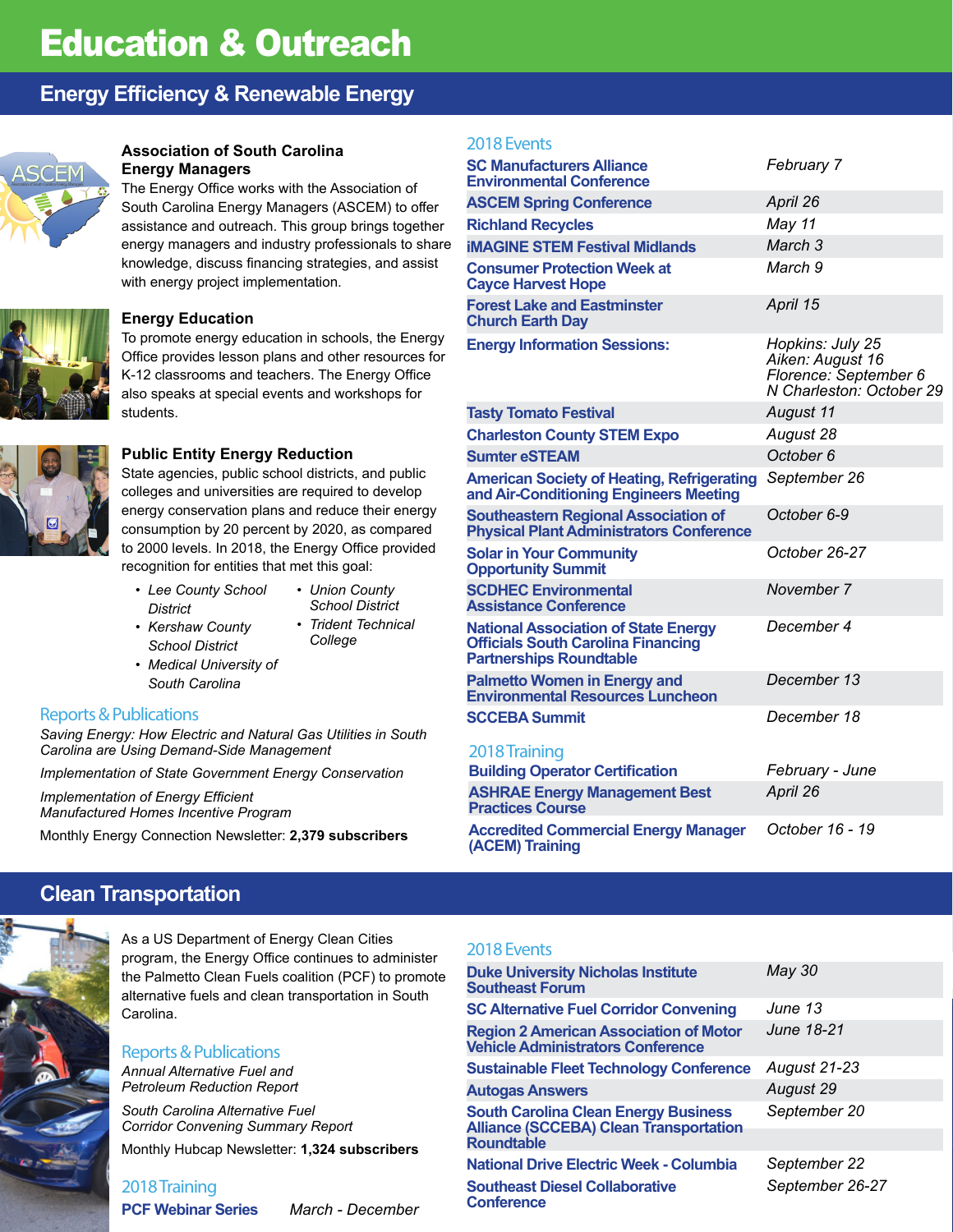## Financial Assistance

### **At a Glance**

- **Energy Savings (kBTU) 737,690,599**
- **Energy Cost Savings (\$) \$981,950.34**
- GHGs Reduced (tons of CO2e) **54,385**
- **3 ConserFund Loans**
- **2 ConserFund Plus Loans**
- **6** Mini-grants



#### The Energy Office offers several financing options for energy efficiency, renewable energy, and clean transportation initiatives. These include low-interest loans, grants, tax incentives, and information on utility incentives. A nine-member Energy Advisory Council reviews and makes recommendations on awards.

#### **ConserFund**

#### **Financing type:** Loan

**Eligible applicants:** State agencies, public school districts, public colleges or universities, local governments, and 501(c)(3) organizations

**Maximum award value:** \$500,000 per state fiscal year

**Winthrop University:** *\$61,505* LED lighting and controls in gymnasium

**City of Darlington:** *\$275,420* LED lighting in six city buildings

**Town of Saluda:** *\$84,787* LED lighting and solar installation at town hall

**Clarendon School District 3:** *\$130,000* HVAC controls at an elementary school **Dillon School District 3:** *\$667,016* HVAC, lighting, and controls throughout

#### ConserFund Plus

**Financing type:** 70% Loan, 30% Grant **Eligible applicants:** State agencies, public school districts, and public colleges or

universities **Maximum award value:** \$500,000 per state

fiscal year

#### Energy Efficiency Revolving Loan (EERL) **Financing type:** Loan

**Eligible applicants:** Business and industry (utilities, 501(c)(3) organizations, and government entities may be eligible under certain circumstances)

**Maximum award value:** \$1,000,000

#### Mini-grants

**Financing type:** Grant

**Eligible applicants:** State agencies, local governments, public school districts, public colleges or universities, and 501(c)(3) organizations

**Maximum award value:** \$5,000-\$10,000

## Tax Credits & Incentives

The Energy Office promotes incentives and verifies state tax credits to help make clean and efficient energy choices available to South Carolinians.

### **\$42,000** of ENERGY

STAR® manufactured home tax credits

**\$51,263** of transportation tax credits/incentives

**2,991** energy efficiency labels distributed to manufactured home manufacturers

### **Fort Lawn Community Center:**  *\$10,000*

**No loans issued in 2018**

the district

LED lighting and building envelope improvements

**City of Myrtle Beach:** *\$4,759* 10 bike racks around the city

**SC Interfaith Power and Light:** *\$5,000* "Cool Congregations" initiative – energy efficiency improvements at two churches

**Town of Batesburg-Leesville:** *\$4,582* LED lighting upgrade at fire station

**Spartanburg School District 1:** *\$5,092* LED lighting upgrade